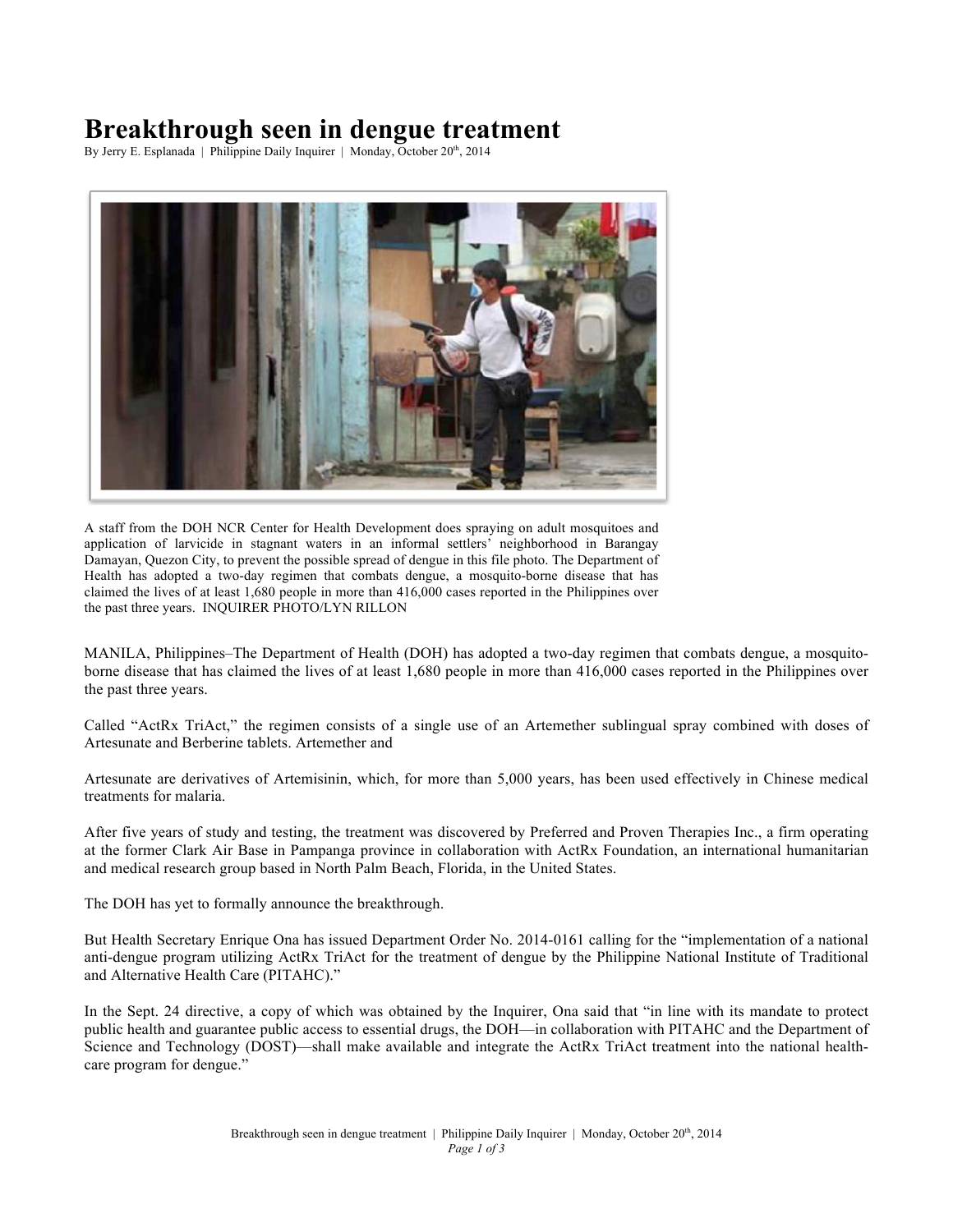He also called for the inclusion of ActRx TriAct in the Philippine National Drug Formulary, "subject to the review by the Formulary Executive Council in accordance with existing rules and regulations."

### **Remarkable results**

Ona said that "on March 15, Preferred and Proven Therapies Inc., ActRx Foundation and ActRx Operational Group, together with PITAHC and San Lazaro Hospital for Infectious Diseases medical research team, presented a report showing the remarkable success of the clinical trials conducted at San Lazaro Hospital on ActRx TriAct, a patented herbal-based combination of Artesunate, Berberine and Artemether as therapy treatment for dengue."

"After its independent study, the Philippine Council for Health Research and Development of the DOST likewise noted the remarkable results of ActRx TriAct and fully endorsed the implementation of a national program using the said treatment," he said.

Ona quoted prominent physician Jaime Montoya as saying that a "review of the [ActRx TriAct] protocol shows that it is scientifically valid and sound to be carried out in hospitals."

That was why the "integration of the ActRx TriAct treatment in the standard of care and management of dengue incidents in the Philippines" is warranted, Ona said.

He noted that "currently, there is no specific treatment for dengue."

"The standard of care administered to patients afflicted with dengue involves only maintenance of the patient's body fluid volume and relief of symptoms," he said.

#### **Epidemic**

According to Ona, "dengue in the Philippines has in recent years become an epidemic."

In 2012, there were 187,031 cases of dengue with 921 deaths, as reported by the National Epidemiology Center of the DOH. In 2013, the DOH recorded 204,906 dengue cases and 660 deaths. Peak incidence occurred during the wet season [so] the rainy season has become synonymous with "dengue outbreak season."

This year, some "24,900 cases have resulted in [at least] 100 deaths, or a ratio of one fatality for every 249 cases," Ona said.

Aside from San Lazaro Hospital in Manila, the agency has authorized state-run hospitals to administer ActRx TriAct treatments to dengue patients: East Avenue Medical Center, Dr. Jose Rodriguez Memorial Medical Center, Amang Rodriguez Memorial Medical Center, Quirino Memorial Medical Center and Jose B. Lingad Memorial Regional Hospital, among others.

#### **Global significance**

Robert Steele, ActRx Foundation Advisory Board chair, said the discovery of a cure for dengue "has both global and historical significance."

"The data, charts and research findings are quite technical and may be daunting to non-doctors. But allow me to declare it in the simplest way possible: Dengue has been cured," he said.

In a statement, Steele asserted that "soon, the rest of the world will no longer live in fear or die from this dreaded disease."

ActRx Foundation, he vowed, "will work closely with the DOH to make the cure available on a nationwide scale."

## **Ceiling price**

To ensure that the anti-dengue treatment will be accessible and affordable, Steele said the Foundation would set a "ceiling price for a single, full-cycle treatment."